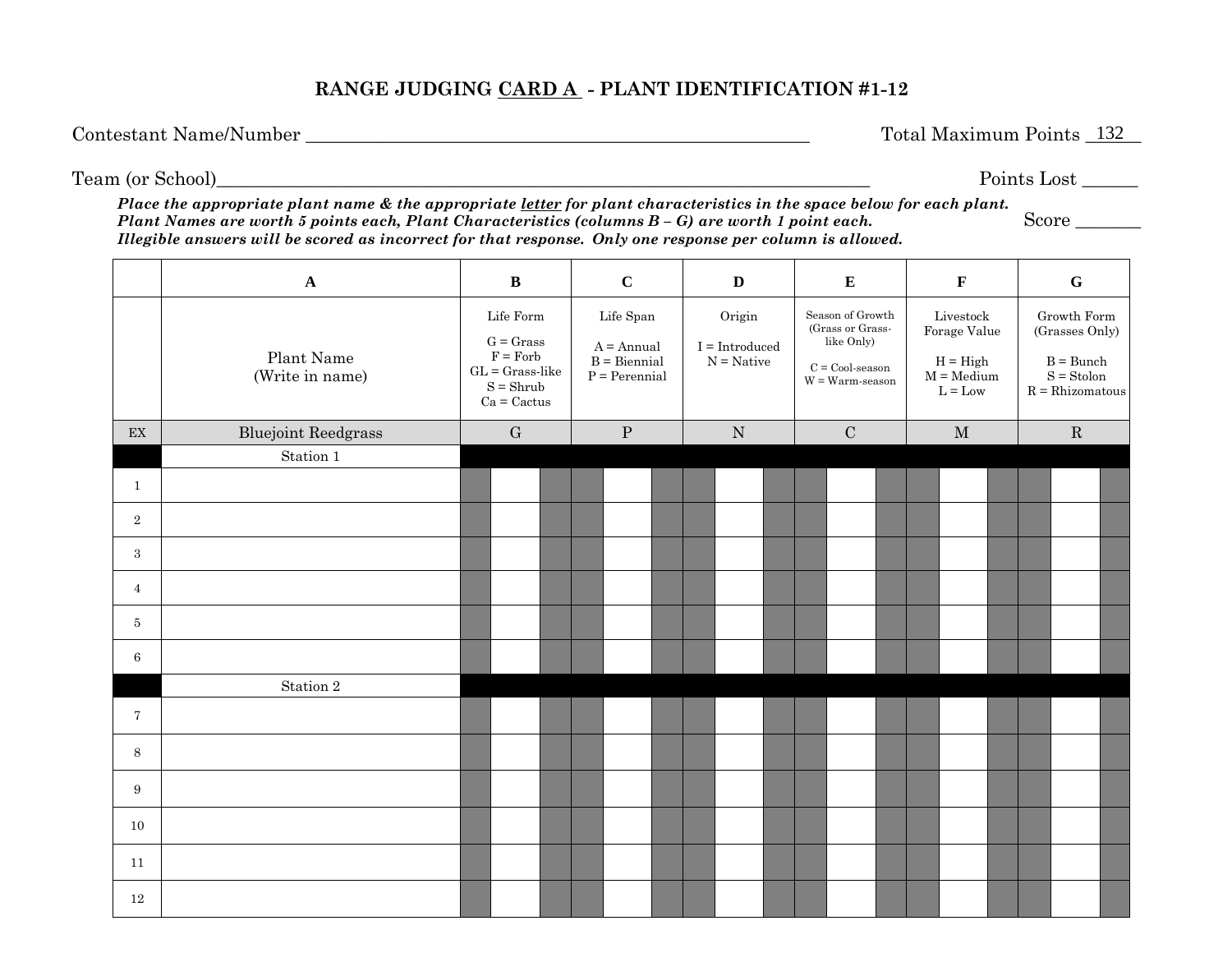### **RANGE JUDGING CARD B - PLANT IDENTIFICATION #13-24**

Contestant Name/Number \_\_\_\_\_\_\_\_\_\_\_\_\_\_\_\_\_\_\_\_\_\_\_\_\_\_\_\_\_\_\_\_\_\_\_\_\_\_\_\_\_\_\_\_\_\_\_\_\_\_\_\_\_\_ Total Maximum Points \_\_\_\_\_\_

Total Maximum Points 132

Team (or School)\_\_\_\_\_\_\_\_\_\_\_\_\_\_\_\_\_\_\_\_\_\_\_\_\_\_\_\_\_\_\_\_\_\_\_\_\_\_\_\_\_\_\_\_\_\_\_\_\_\_\_\_\_\_\_\_\_\_\_\_\_\_\_\_\_\_\_\_\_\_ Points Lost \_\_\_\_\_\_

Score  $\overline{\phantom{a}}$ 

*Place the appropriate plant name & the appropriate letter for plant characteristics in the space below for each plant. Plant Names are worth 5 points each, Plant Characteristics (columns B – G) are worth 1 point each. Illegible answers will be scored as incorrect for that response. Only one response per column is allowed.* 

|                            | $\mathbf A$                   | $\, {\bf B}$ |                                                                                             | $\mathbf C$                                                    |             | $\mathbf{D}$                               |           |  | ${\bf E}$                                                                                                                      |  |  | $\mathbf F$                                                          |  | $\mathbf G$ |                                                                                   |  |  |  |
|----------------------------|-------------------------------|--------------|---------------------------------------------------------------------------------------------|----------------------------------------------------------------|-------------|--------------------------------------------|-----------|--|--------------------------------------------------------------------------------------------------------------------------------|--|--|----------------------------------------------------------------------|--|-------------|-----------------------------------------------------------------------------------|--|--|--|
|                            | Plant Name<br>(Write in name) |              | Life Form<br>$G = Grass$<br>$F = Forb$<br>$GL = Grass-like$<br>$S = Shrub$<br>$Ca = Cactus$ | Life Span<br>$A = Annual$<br>$B = Biennial$<br>$P = Perennial$ |             | Origin<br>$I = Introduced$<br>$N =$ Native |           |  | Season of Growth<br>(Grass or Grass-<br>like Only)<br>$\mathbf{C} = \mathbf{Cool}\text{-}\mathbf{season}$<br>$W = Warm-season$ |  |  | Livestock<br>Forage Value<br>$H = High$<br>$M = Medium$<br>$L = Low$ |  |             | Growth Form<br>(Grasses Only)<br>$B = Bunch$<br>$S =$ Stolon<br>$R = Rhizomatous$ |  |  |  |
| $\mathop{\rm EX}\nolimits$ | <b>Bluejoint Reedgrass</b>    |              | G                                                                                           |                                                                | $\mathbf P$ |                                            | ${\bf N}$ |  | ${\bf C}$                                                                                                                      |  |  | $\mathbf M$                                                          |  |             | $\mathbf R$                                                                       |  |  |  |
|                            | Station $3\,$                 |              |                                                                                             |                                                                |             |                                            |           |  |                                                                                                                                |  |  |                                                                      |  |             |                                                                                   |  |  |  |
| 13                         |                               |              |                                                                                             |                                                                |             |                                            |           |  |                                                                                                                                |  |  |                                                                      |  |             |                                                                                   |  |  |  |
| 14                         |                               |              |                                                                                             |                                                                |             |                                            |           |  |                                                                                                                                |  |  |                                                                      |  |             |                                                                                   |  |  |  |
| 15                         |                               |              |                                                                                             |                                                                |             |                                            |           |  |                                                                                                                                |  |  |                                                                      |  |             |                                                                                   |  |  |  |
| 16                         |                               |              |                                                                                             |                                                                |             |                                            |           |  |                                                                                                                                |  |  |                                                                      |  |             |                                                                                   |  |  |  |
| 17                         |                               |              |                                                                                             |                                                                |             |                                            |           |  |                                                                                                                                |  |  |                                                                      |  |             |                                                                                   |  |  |  |
| 18                         |                               |              |                                                                                             |                                                                |             |                                            |           |  |                                                                                                                                |  |  |                                                                      |  |             |                                                                                   |  |  |  |
|                            | Station 4                     |              |                                                                                             |                                                                |             |                                            |           |  |                                                                                                                                |  |  |                                                                      |  |             |                                                                                   |  |  |  |
| 19                         |                               |              |                                                                                             |                                                                |             |                                            |           |  |                                                                                                                                |  |  |                                                                      |  |             |                                                                                   |  |  |  |
| $20\,$                     |                               |              |                                                                                             |                                                                |             |                                            |           |  |                                                                                                                                |  |  |                                                                      |  |             |                                                                                   |  |  |  |
| 21                         |                               |              |                                                                                             |                                                                |             |                                            |           |  |                                                                                                                                |  |  |                                                                      |  |             |                                                                                   |  |  |  |
| $22\,$                     |                               |              |                                                                                             |                                                                |             |                                            |           |  |                                                                                                                                |  |  |                                                                      |  |             |                                                                                   |  |  |  |
| 23                         |                               |              |                                                                                             |                                                                |             |                                            |           |  |                                                                                                                                |  |  |                                                                      |  |             |                                                                                   |  |  |  |
| 24                         |                               |              |                                                                                             |                                                                |             |                                            |           |  |                                                                                                                                |  |  |                                                                      |  |             |                                                                                   |  |  |  |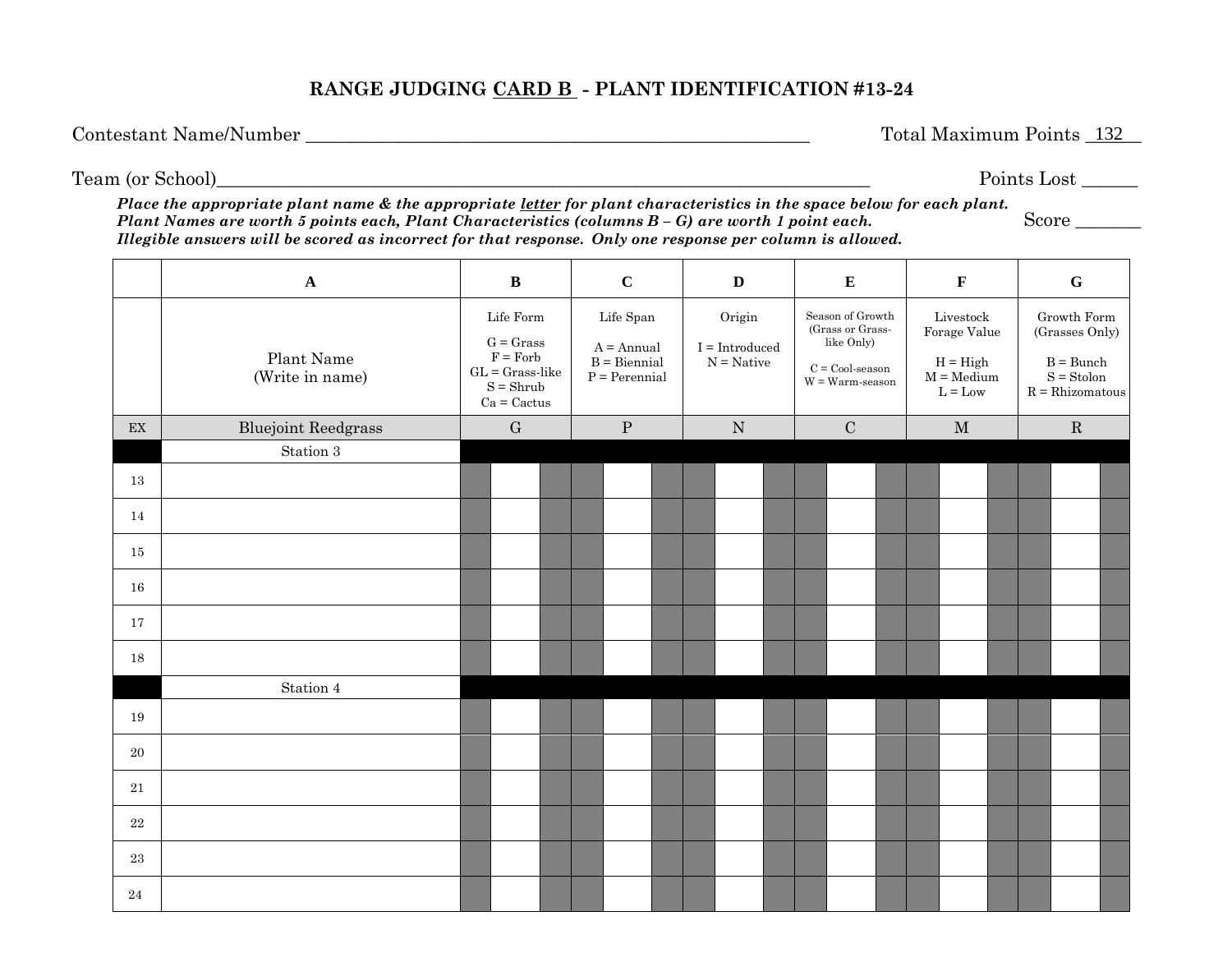## **RANGE JUDGING CARD C – ECOLOGICAL SITES, RANCH MAP AND WRITTEN QUESTIONS**

Total Maximum Points  $\frac{310}{ }$ 

Contestant Name/Number \_\_\_\_\_\_\_\_\_\_\_\_\_\_\_\_\_\_\_\_\_\_\_\_\_\_\_\_\_\_\_\_\_\_\_\_\_\_\_\_\_

Points Lost\_\_\_\_\_\_\_\_

Team (or School) \_\_\_\_\_\_\_\_\_\_\_\_\_\_\_\_\_\_\_\_\_\_\_\_\_\_\_\_\_\_\_\_\_\_\_\_\_\_\_\_\_\_\_\_\_\_\_\_\_\_

|  | cor |  |  |
|--|-----|--|--|

|           | Station 5-7 – Ecological Sites                           |                                                             |                                                                              |
|-----------|----------------------------------------------------------|-------------------------------------------------------------|------------------------------------------------------------------------------|
|           | Ecological Site Name*<br>$(20 \text{ pts.} \text{ ea.})$ | Similarity Index*<br>(20 pts. ea.) Full Credit $\pm$<br>10% | Degree of Use**<br>$(10 \text{ pts.} \text{ ea.})$ Full<br>$Credit \pm 10\%$ |
| Station 5 |                                                          | $\frac{0}{0}$                                               | $\frac{0}{0}$                                                                |
| Station 6 |                                                          | $\frac{0}{0}$                                               | $\%$                                                                         |
| Station 7 |                                                          | $\frac{0}{0}$                                               | $\%$                                                                         |

\* *See the back of card for Ecological Site and Similarity Index Information.*

\*\* *Degree of Use –An estimate of the amount of forage removed expressed as a percentage (air dry weight) of the clipped plot compared to the unclipped plot.* 

| Part 1.                                                                                                                                                          | <b>Stocking Rate for Livestock</b> |                |                |   |                                                                                         |                        |  |  |  |  |  |  |  |
|------------------------------------------------------------------------------------------------------------------------------------------------------------------|------------------------------------|----------------|----------------|---|-----------------------------------------------------------------------------------------|------------------------|--|--|--|--|--|--|--|
| Total possible pts. 50                                                                                                                                           | Forage Resources (10 pts. ea.)     |                |                |   | Select One (20 pts.)                                                                    |                        |  |  |  |  |  |  |  |
|                                                                                                                                                                  | Available AUMs                     |                | <b>AUMs</b>    |   |                                                                                         | Decrease Stocking Rate |  |  |  |  |  |  |  |
|                                                                                                                                                                  | Needed AUMs                        |                | <b>AUMs</b>    |   |                                                                                         | No Change              |  |  |  |  |  |  |  |
|                                                                                                                                                                  | Difference in AUMs                 |                | <b>AUMs</b>    |   |                                                                                         | Increase Stocking Rate |  |  |  |  |  |  |  |
| Part 2. To improve value or use for livestock<br>production and/or wildlife habitat, mark<br>YES or NO for each practice (5 pts. ea.).<br>Total possible pts. 60 | <b>YES</b>                         | N <sub>O</sub> |                |   | <b>Station 9 - Written Questions</b><br>$(5$ pts. ea.)<br><b>Total Possible Pts. 50</b> |                        |  |  |  |  |  |  |  |
|                                                                                                                                                                  |                                    |                | 1              |   |                                                                                         |                        |  |  |  |  |  |  |  |
|                                                                                                                                                                  |                                    |                | $\overline{2}$ |   |                                                                                         |                        |  |  |  |  |  |  |  |
| C. Limit Livestock Access to Water-------------------                                                                                                            |                                    |                | 3              |   |                                                                                         |                        |  |  |  |  |  |  |  |
|                                                                                                                                                                  |                                    |                | 4              |   |                                                                                         |                        |  |  |  |  |  |  |  |
| E. Install or Relocate Well or Pipeline ------------                                                                                                             |                                    |                | 5              |   |                                                                                         |                        |  |  |  |  |  |  |  |
|                                                                                                                                                                  |                                    |                |                | 6 |                                                                                         |                        |  |  |  |  |  |  |  |
| G. Reseed Depleted Rangeland or Farmland-----                                                                                                                    |                                    |                |                | 7 |                                                                                         |                        |  |  |  |  |  |  |  |
| H. Divide Pasture (cross fence)-------------------------                                                                                                         |                                    |                |                | 8 |                                                                                         |                        |  |  |  |  |  |  |  |
| I. Initiate Rotational Grazing System--------------                                                                                                              |                                    |                | 9              |   |                                                                                         |                        |  |  |  |  |  |  |  |
| J. Initiate Rest-rotation Grazing System---------                                                                                                                |                                    |                | 10             |   |                                                                                         |                        |  |  |  |  |  |  |  |
|                                                                                                                                                                  |                                    |                |                |   |                                                                                         |                        |  |  |  |  |  |  |  |
| L. Non-Use After Wildfire, Severe Drought,<br>Severe Hail or Grasshopper Infestations                                                                            |                                    |                |                |   |                                                                                         |                        |  |  |  |  |  |  |  |

#### **Station 8 – Ranch Map**

#### Score\_\_\_\_\_\_\_